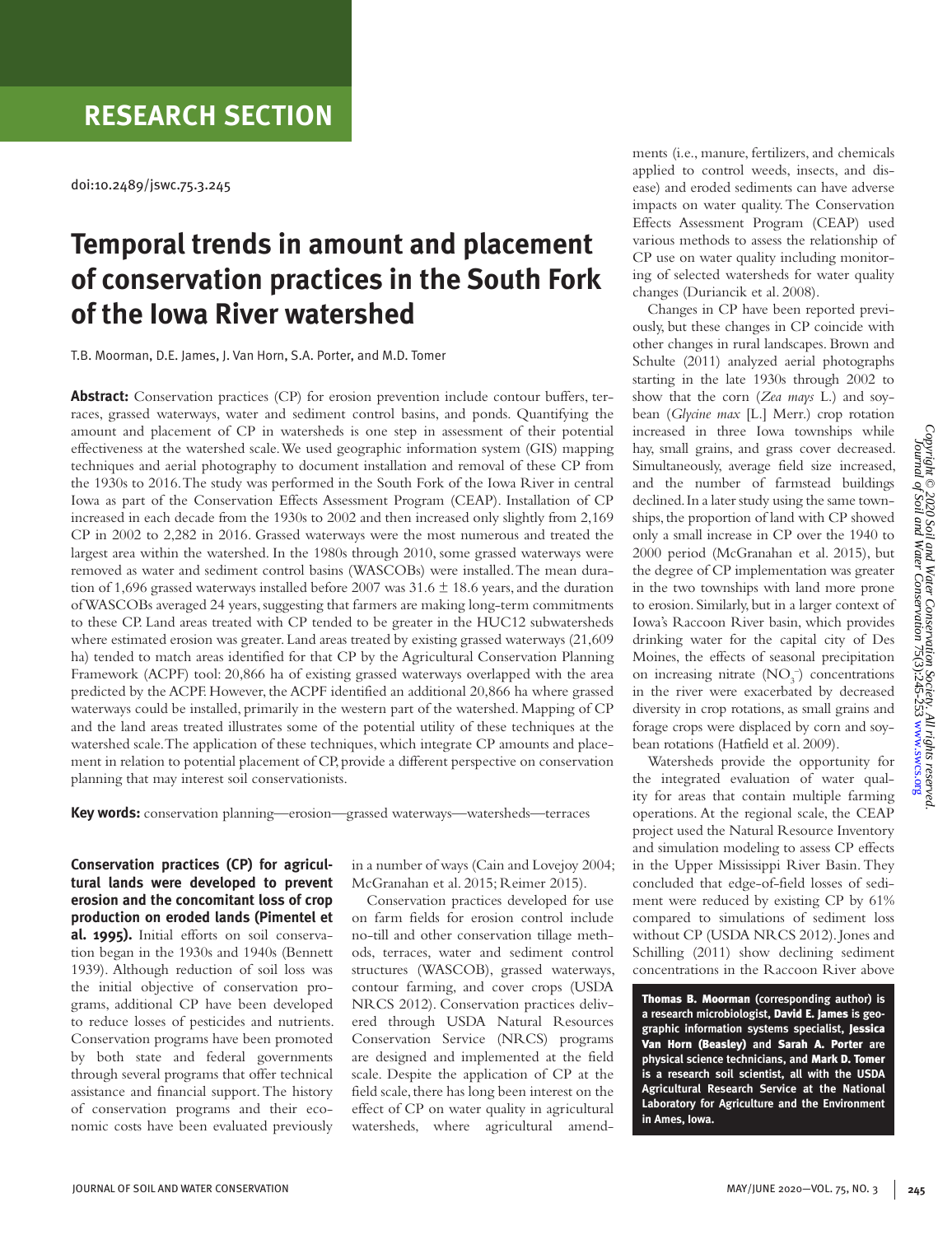Des Moines, Iowa, that occurred after 1985 when US Farm Bill Conservation Title provisions requiring CP for highly erodible land took effect. Later, for the same watershed, Villarini et al. (2016) related the variability in Raccoon River sediment concentration to USDA expenditures on technical and financial assistance for CP. Gassman et al. (2010) examined changes in stream water quality using a paired watershed approach, where the watershed receiving more CP showed declines in sediment transport (1991 to 2001), but increased  $NO_3^-$  concentrations. A similar paired watershed approach was employed in the upper, tile-drained part of the Mackinaw River in central Illinois. After seven years of installation of CP (primarily strip-tillage, grassed waterways, and stream buffers) in one watershed and water quality monitoring, no improvement in  $NO_3^-$  or stream sediment transport was observed

(Lemke et al. 2011). However, the contribution of stream bank and bed sediment to stream sediment load in addition to sediment leaving fields in overland runoff complicates assessment of CP (Tomer and Locke 2011).

Knowing that CP implementation leads to varying watershed responses in terms of erosion control and sediment reductions in watersheds, we examined the historical pattern of CP presence in a CEAP experimental watershed, the South Fork of the Iowa River. Our objectives were to establish a historical record of erosion control CP in this watershed and to compare the location of these practices to locations where potential CP placement could be implemented as determined by the Agricultural Conservation Planning Framework (ACPF) developed by Tomer et al. (2015). The effectiveness of CP have mostly been evaluated in terms of the fraction of contaminant removal for each CP, regardless of the number in the watershed or their placement. Here we examine effectiveness at the watershed scale in terms of the amount and placement of CP in relation to potential erosion and potential placement of CP estimated by the ACPF. The approach used is explorative and aimed to develop a method for documenting the history of conservation in a watershed, which could provide an important context for development and evaluation of modern watershed improvement plans.

#### Materials and Methods

The South Fork of the Iowa River (SFIR) was chosen for this analysis. This watershed covers about 79,700 ha in Hamilton and Hardin counties. The land use is primarily agriculture (85%), mostly corn and soybeans (figure 1). Previous studies have characterized the water quality and CP (Tomer et al. 2008a,

#### Figure 1

The South Fork of the Iowa River and the HUC12 subwatershed boundaries and land use. Identification codes for the subwatersheds are the last three digits of the full HUC12 code: all these codes would be preceded by 070802070 to obtain the full code.

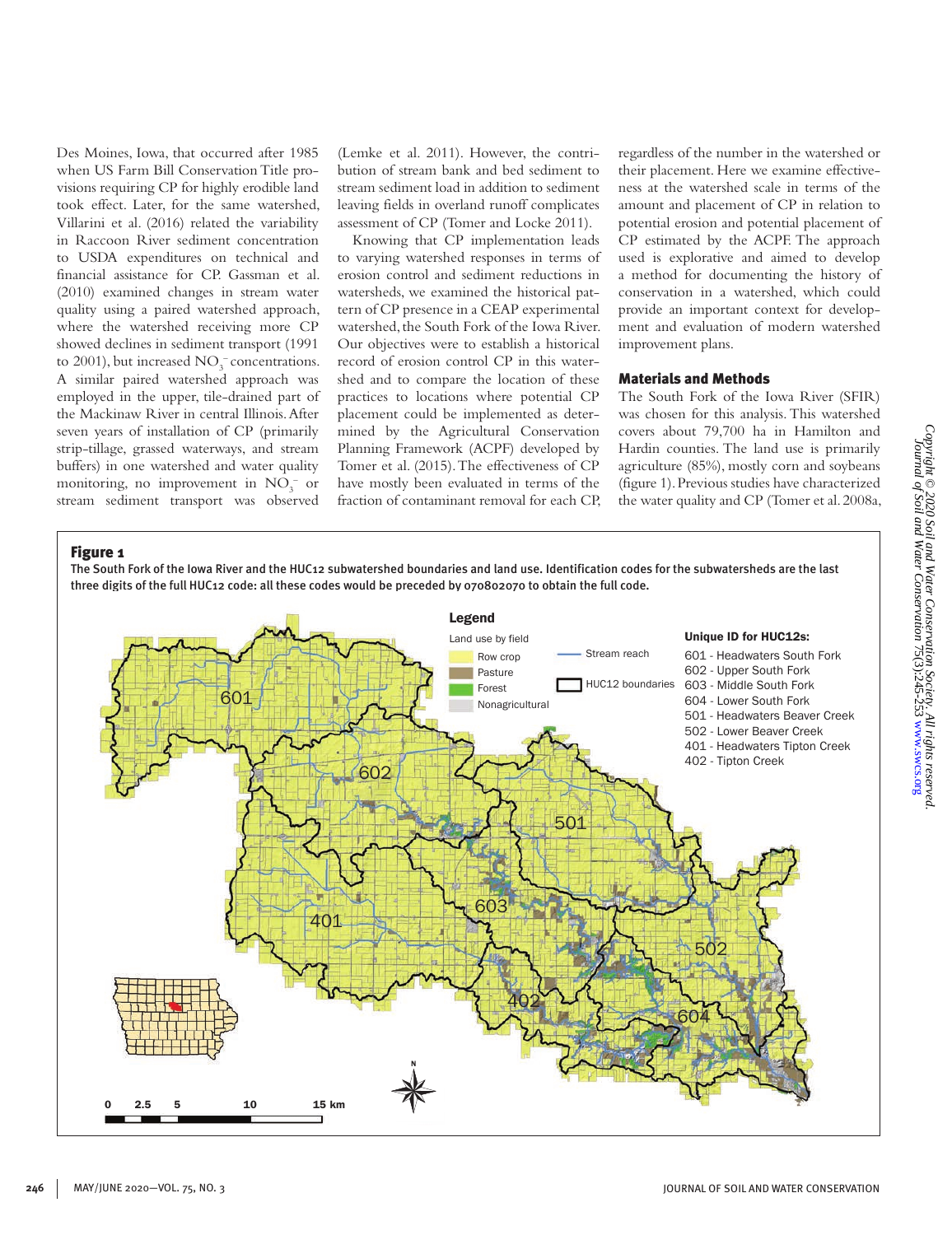#### Figure 2

Selected fields showing mapped water and sediment control basins (WASCOBs), grassed waterways, and terraces. These conservation practices (CP) are shown as colored lines, and the area that they treat (catchment/watershed) are the shaded areas. Note the presence of CP can be seen in each of the panels: for instance, (a and c) unmapped WASCOBS compared to (b) mapped WASCOBs.



2008b). The western and central portions of the watershed are nearly flat, and subsurface drainage (tile drains) is the predominant flow path. The eastern portion of the watershed has more sloping lands adjacent to the SFIR and its principal tributaries, Beaver Creek and Tipton Creek. To further quantify the variability in soil erosion in the SFIR, we used estimates of hillslope erosion provided by the Daily Erosion Project (DEP) (Gelder et al. 2018). The DEP uses radar-derived precipitation, Light Detection and Ranging (LIDAR)-derived topography, soil properties and land management information derived from USDA databases, or remote sensing as inputs to drive Water Erosion Prediction Project model (WEPP; Flanagan et al. 2007)

simulations of rill and interrill erosion on a daily basis. Between 75 and 100 hillslope simulations are performed within each hydrologic unit code 12 (HUC12) catchment. The procedures for selecting hillslopes for WEPP simulation that reflect the soils, crops, and management conditions within the HUC12 are described by Gelder et al. (2018) and at https://dailyerosion.org/docs/.

*Methods for Mapping Conservation Practices.* Past CP were mapped at the Iowa State University's (ISU) Geographic Information System (GIS) Support and Research Facility using aerial imagery and LIDAR-derived elevation products such as hillshade and slope. Hillshade and slope images were derived from the Iowa Department of Natural Resources 1 m LIDAR-derived digital elevation models (DEM). LIDAR flights were made between 2007 and 2010. Only CP that were visually observed in the imagery were mapped: WASCOBs, grassed waterways, and contour buffer strips. In this landscape, few farm ponds were present, and this practice was omitted from our analysis. The CP visually mapped from photographs and also intercepted hydrologic flow paths were judged to be correctly mapped. Conservation practices identified by the ISU GIS Facility were further reviewed at The National Laboratory for Agriculture and the Environment (NLAE). Figure 2 shows the delineation of CP from the GIS analysis of historical photos at the field scale. By design,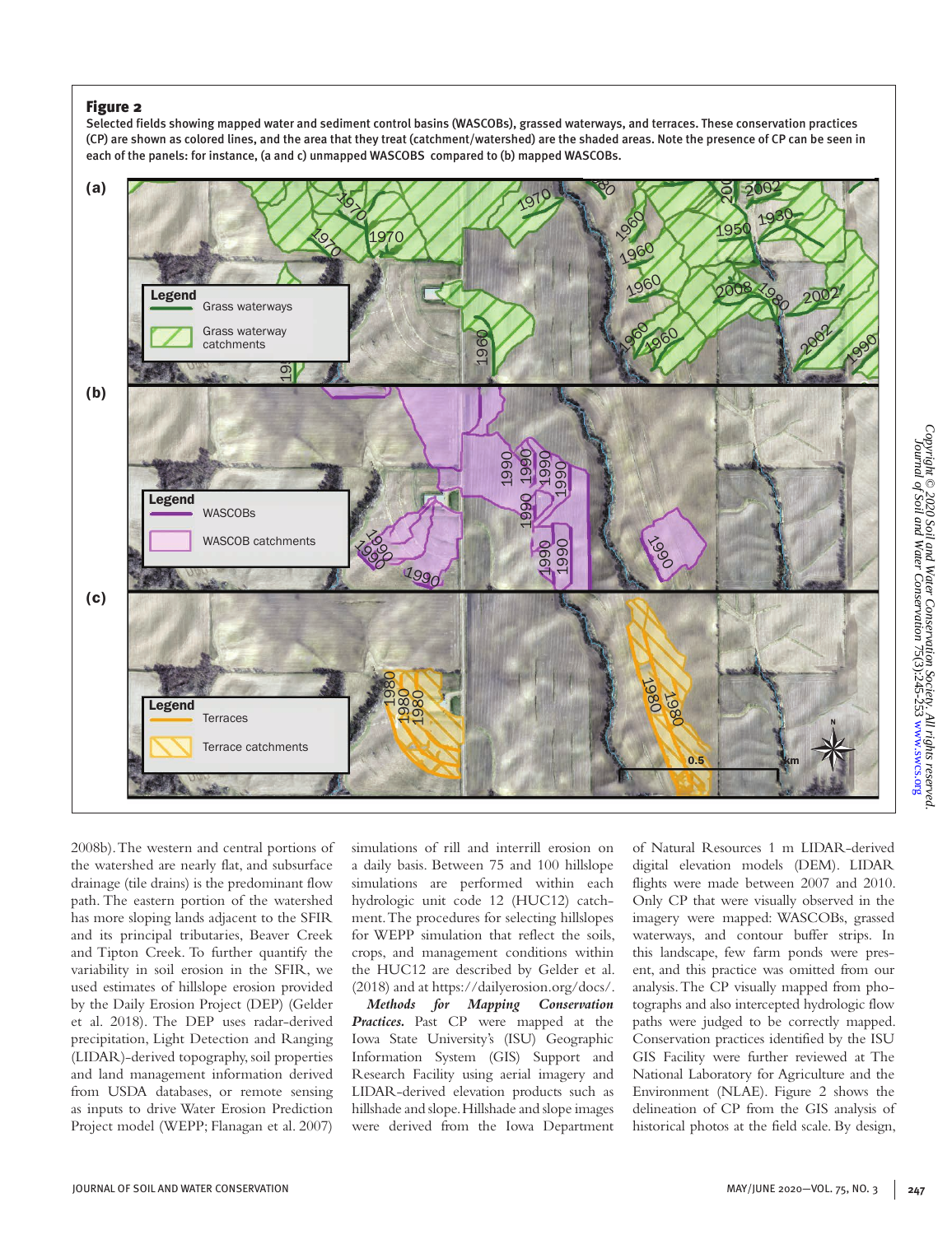Copyright © 2020 Soil and Water Conservation Society. All rights reserved<br>Copyright © 2020 Soil and Water Conservation 75(3):245-253 www.swcs.org *Copyright © 2020 Soil and Water Conservation Society. All rights reserved.* Journal of Soil and Water Conservation 75(3):245-253 [www.swcs.org](http://www.swcs.org)

the placement of WASCOBs and grassed waterways occurs on hillslopes, either perpendicular to the flow path (WASCOBs) to intercept water and sediment or along the flow path (grassed waterways) to protect the soil from concentrated flow and gully erosion. Differences in spatial configuration of the CP mapped resulted in a different digitization method for each; contour buffer strips were identified using a by-field presence/absence, grassed waterways were digitized as a polygon for the main channel and separate polygons for each of the branches, and terraces and WASCOBSs were digitized as a single line along the ridge of each respective practice (McNeely et al. 2017). These digitized features resulted in counts of CP within the watershed or its HUC12 subwatersheds. Figure 2 also shows the delineation of the land area contributing water flow into the CP, which we term as the area treated by an individual CP. These treated areas were also summed for individual CP in the HUC12 subwatersheds.

Conservation practices were originally mapped as part of the Iowa Water Quality Initiative (IWQI) project using historic imagery from the USDA (1930s, 1950s, 1960s, and 1970s), National High Altitude Photography (NHAP) (1980s), US Geological Survey (USGS) (1990s), and National Agricultural Imagery Program (NAIP) aerial photography from 2000 to 2010 (McNeely et al. 2017). The mapping of these CP from photographs was further assessed using additional aerial imagery from 2002 through 2016, but are reported in decadal increments, except for the 2010 to 2016 period.

*Mapping Potential Sites for Conservation Practices.* We used the ACPF to assess where potential CP could be placed in the watershed for comparison against the actual CP placement. The ACPF utilizes the same DEM and hydrologic flow path routing described previously in combination with previously described algorithms to indicate where CP could be placed on the watershed (Tomer et al. 2015; Porter et al. 2018). Briefly, the ACPF sites grassed waterways using a stream power index (SPI) threshold, with SPI being the log of the upgradient contributing area times slope. The (default) minimum threshold used is based on the watershed distribution of SPI values. Contour buffers and terraces are sited along topographic contours that have at least 100 m length with average slopes exceeding 4% for contour buffer strips and 10% for terraces. WASCOBs are tested as 100 m length, 1 m high impoundments placed perpendicular to flow paths receiving runoff from 0.8 to 20 ha of agricultural land. The test applied is to ensure adequate plan curvature such that the ends of the embankment are above, yet within 1 m below, the surface elevation at the embankment end points. Spacing between adjacent contour buffers, terraces, and WASCOBs are linked to NRCS practice standards, as described by Porter et al. (2018). For our purposes, the areas potentially treated, as indicated by the ACPF results, represent a maximum potential placement of CP and are compared to the actual adoption of CP. To evaluate spatial variation within the SFIR these comparisons are reported separately for the eight HUC12 subwatersheds. Clearly, different types of CP may overlap in terms of viable placement options and alternatives to resource improvement (in this case, erosion control), and therefore, results can be used to interpret shifts in CP preferences among producers in the watershed.

*Comparison of Current versus Potential Conservation Practice Placement and Conservation Practice Duration.* The impacts of CP placement within SFIR were further investigated by counting individual CP and by using GIS and the DEM to estimate the area treated by individual CP (figure 2). Individual existing CP were represented by line features, and each of these features carried attributes detailing the year the practice was first observed and if it was removed and/ or reinstalled. Using these attributes, the duration of each practice was calculated, and for each available year of data, total counts were summed for each CP. In the period from 1930 to 2000 the year of removal cannot be exactly known because the images were not obtained each year, but removals during this period are fairly rare. Individual catchments or the contributing areas above existing practices and CP sited by the ACPF were delineated using the watershed tool within ArcGIS (ESRI 2017). By practice (e.g., grass waterway, WASCOB, contour buffer strips, and terraces), the existing CP and ACPF CP catchments were overlaid on each other. The overlaid catchments defined the following three types of treated areas: (1) those treated by CP currently in place, (2) those where conservation is suggested by the ACPF but not present, and (3) those where conservation is suggested and is currently in place.

It should be noted, if a CP is present in the DEM (i.e., WASCOBs), the terrain derivatives, such as flow accumulation, used to site CP by the ACPF will reflect their presence. This may cause the ACPF to not site CP in that location if criteria are not met; however, this does not imply that the area is not suitable for the type of CP.

#### Results and Discussion

Conservation practices were mapped in SFIR, and we quantified those CP in two ways: counts of CP, and the land area treated by those CP. We aggregate counted or areatreated data into sums at the HUC12 or the whole watershed scales. The presence of CP for erosion prevention in the SFIR initiates with installation of grassed waterways in the 1930s and 1940s (figures 3 and 4). Counts of these CP increase until the early 2000s when numbers of CP become more or less stable, increasing slightly from 2,169 CP in 2002 to 2,282 in 2016 (figure 3). Grassed waterways are the most predominant erosion prevention CP in SFIR, accounting for 58.9% of the total CP count and 87.3% of the total area treated by all CP. WASCOBs adoption began in 1970 and increased to account for 32.6% of the watershed CP practice counts in 2016. Terraces and contour buffers account for only 8.5% of the CP count in the watershed, but this likely reflects the difference in criteria for use of these CP and farmer preferences. The increase in the number of WASCOBs resulted in some grassed waterways being removed in the period from 1980 to 1990 (figure 4). Since 2004 only 20 new WASCOBs were installed compared to the total of 729 WASCOBs present in 2016. In this same time period, installation of new grassed waterways barely exceeds removal of grassed waterways. The mean  $(\pm$  standard deviation) duration of 1,696 grassed waterways installed before 2007 was 31.6 ± 18.6 years. Including grassed waterways installed after 2006 results in a downward bias of mean duration time as these waterways can only have a duration of 10 years or less. Alternatively, using only grassed waterways that have a removal date before 2016 results in 21.5 years mean duration. The mean duration of WASCOBs was 24 years. Of the 747 WASCOBs installed in SFIR, only 18 have been removed.

The comparison of mapped CP to CP sited by the ACPF provides another view of the potential effectiveness (placement and amount) of the CP on the landscape. For this comparison we used the area treated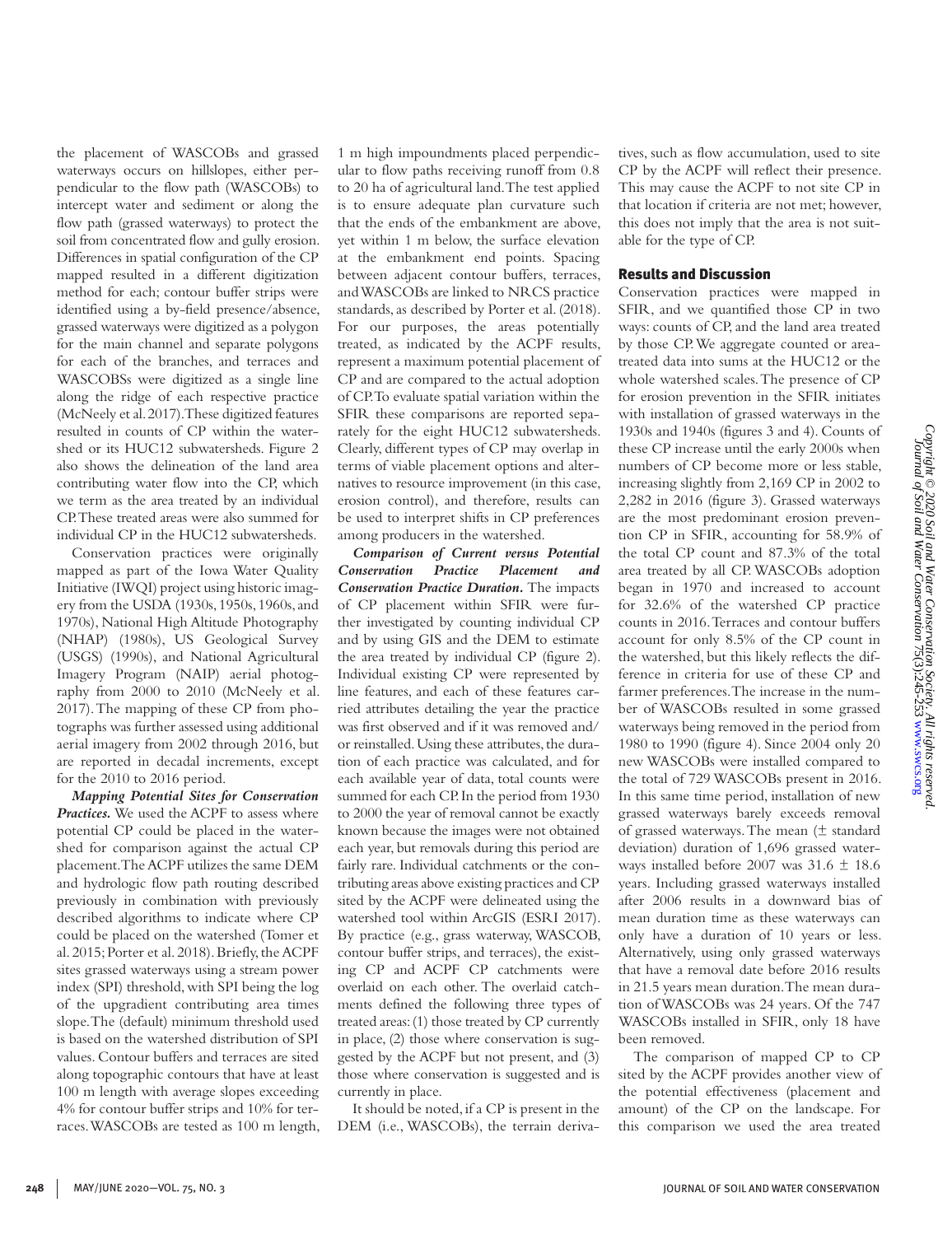by the CP, as shown in figure 2. The analysis divides the landscape into four categories: (1) land without ACPF-sited CP or existing CP; (2) land without ACPF-sited CP, but with existing CP; (3) land with ACPFsited CP, but without existing CP; and (4) land with ACPF-sited CP overlapping with existing CP. At the watershed scale these are represented in figure 5. For contour buffer strips and terraces, there is divergence in the placement of these existing CP (1,049 ha) compared to placement predicted by the ACPF; only 126 ha are treated by these CP in locations predicted by the ACPF. In contrast to the terraces and contour buffer strips, placement of existing grassed waterways more closely matches the ACPF-sited placements. Only 723 ha treated by grassed waterways were not sited by the ACPF while 20,867 ha are treated by existing grassed waterways that agree with the ACPF siting. The use of land area treated by CP offers a different metric to that obtained by counts of CP. For instance, in figure 3 the count of WASCOBs is approximately 30% of the CP in SFIR while the total land area treated by WASCOBs is only 1.9% (figure 5).

The distribution of grassed waterways and the other CP in figure 5 show that the distribution of CP is not uniform within SFIR. Grassed waterways and other CP are widely distributed in the eastern part of the watershed compared to the western part of the watershed. The purpose of the ACPF and other schemes for targeted placement of conservation programs is to match practices to the lands most vulnerable to erosion, nutrient losses, or other risks for soil degradation. The CP that we examine in this report are all intended to prevent soil erosion or sediment transport. To examine the differential risk for soil erosion within SFIR we used the DEP estimates of soil erosion that are provided at the HUC12 level (table 1). Their procedures take into account the effect of structural CP and CP such as reduced tillage. These estimates show that the eastern part of the watershed are more vulnerable to soil erosion than the western part of the SFIR. This would also suggest that the general allocation of existing CP to this part of the watershed reflects the NRCS-farmer assessment of erosion risk.

To further examine the past and current distribution of CP in SFIR we examined the area treated by existing practices within the HUC12 and compared them to areas that

## Figure 3

Increase in the presence of grassed waterways, water and sediment control basins (WASCOBs), contour buffer strips (CBS), and terraces in South Fork of the Iowa River for the decades beginning in the years shown. Only one image for each decade (*x*-axis) was processed to obtain the number of conservation practices (CP) within the watershed. For the decades beginning in 2000 and 2010, images were available annually, and those data are accumulated for the 2000 to 2009 and 2010 to 2016 periods.



#### Figure 4

Number of installed and removed grassed waterways (GWW) and water and sediment control basins (WASCOBs) in South Fork of the Iowa River for the decade beginning in the year shown. Installations and removals are evaluated by comparison with previous decade's imagery for 1930 to 1990. For the decades beginning in 2000 and 2010, images were available annually, and those data are accumulated for the 2000 to 2009 and 2010 to 2016 periods.

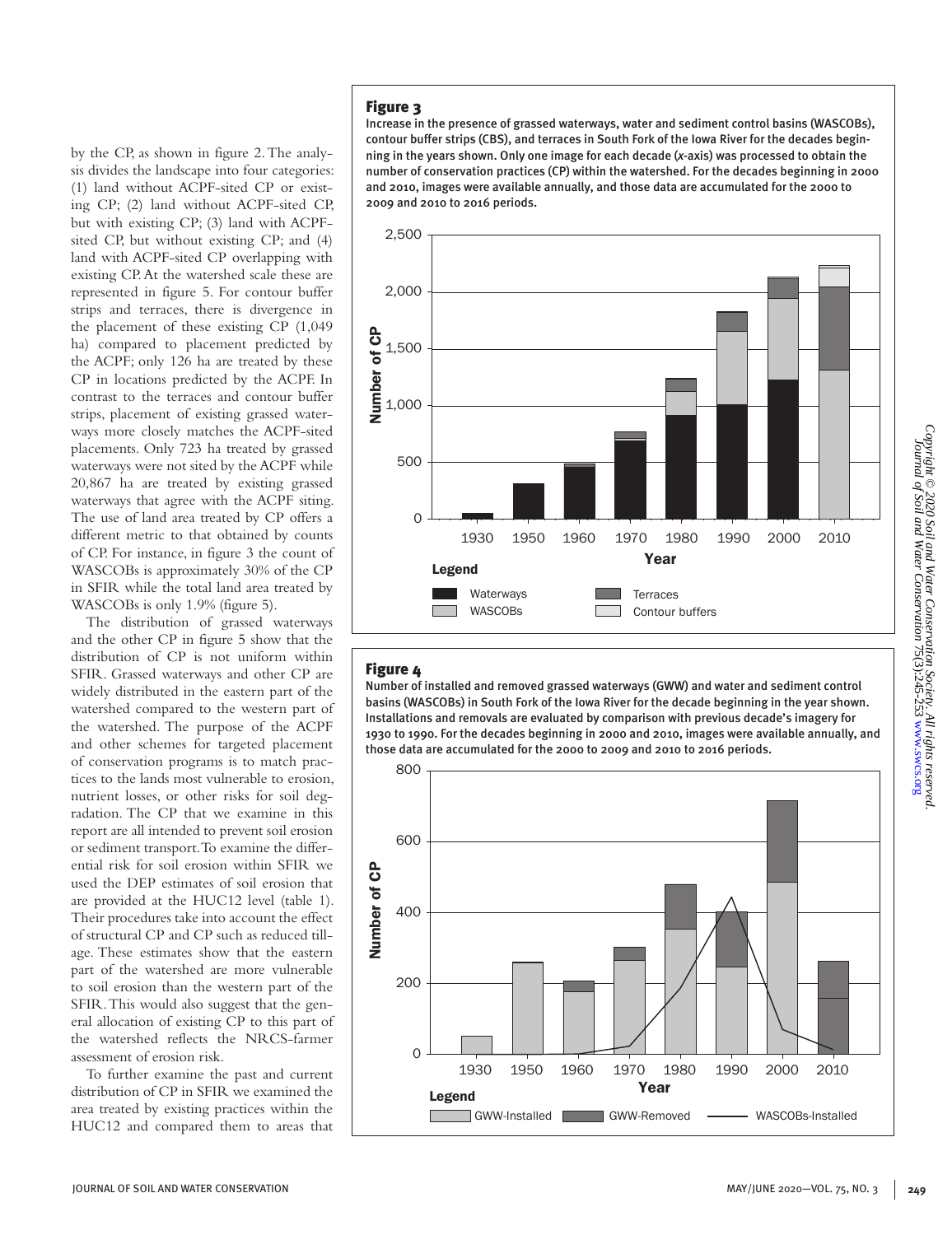#### Figure 5

Map of areas treated by conservation practices (CP) coded by presence/absence of existing practices. The total area treated for each CP is the sum of existing CP (no overlap with Agricultural Conservation Planning Framework [ACPF], blue) and the overlapping CP (existing CP area overlapping with placement predicted by the ACPF, green). The ACPF identified land areas without existing CP where CP could be installed (yellow).



could be treated from the ACPF (figure 6). The temporal trend in adoption of grassed waterways shows an increase from 1960 to 1990 and then little further adoption from 1990 to 2016, and this trend is present in all of the HUC12 subwatersheds. The existing practices (green bars in figure 6) are greatest in the 501 and 502 HUC12 (Headwaters and Lower Beaver Creek) and least in 601 (Headwaters South Fork). Grassed waterways treat 38.5% and 55.6% of the land in 501 and 502, respectively, in 2016, but only 10.2% of land in 601 (table 2). Estimated soil erosion

is also greater in 501 and 502 compared to 601 (table 1).

Similar to grassed waterways, the land areas treated by the existing WASCOBs and terraces/contoured buffer strips is greatest in HUC12 subwatersheds 501, 502, and 604, ranging from 3.0% to 7.4% of the subwatershed area and least 0% to 0.4% in subwatersheds 601 and 401 (table 2, figure 5). These CP account for a much smaller fraction of land treated than the grassed waterways.

#### Summary and Conclusions

The CP in the watershed are quantified in two ways: watershed-scale counts of CP or as land area treated by these CP. This latter method of quantifying CP is a departure from previous methods. While it is straightforward in interpretation for practices that intercept water flow to prevent sheet and rill erosion (WASCOBs, terraces, and contour buffer strips), it is more complex with grassed waterways. Grassed waterways prevent the erosion leading to gullies due to the accumulation of water from catchments upstream from the grassed waterway.

From 1930 to 2016 the implementation of CP in the SFIR increases steadily until 2002, and then increases very slowly thereafter. This pattern of adoption is similar to that described by Brown and Schulte (2011) for three townships in Iowa, although those data only continue through 2002. Presently (2016), grassed waterways are the predominate erosion control practice compared to WASCOBs and terraces/contour buffer strips, either as counts of practices or by the area treated. This result is in agreement with a previous assessment of CP in SFIR based on ground-based observations (Tomer et al. 2008b). In that study, cropped fields with grassed waterways accounted for 14.1% of the total fields in the watershed compared to 6.2% for terraces. Tomer et al. (2008b) also reported that no-tillage accounted for only 7.2% of the watershed area, conventional tillage accounted for 28.9%, and the mulch tillage CP for 58.1%. The predominance of grassed waterways is also seen in previous years in SFIR (figures 3 and 6). This is also consistent with only 8.8% of SFIR fields having more than 34% highly erodible land (Tomer et al. 2008b).

The present level of grassed waterways represents the net result of implementation (new grassed waterways) and removal of grassed waterways. Since 2002, the installation and removal of grassed waterways is only a small fraction of the total waterways present in the watershed. The 21.5-year mean duration of grassed waterways and the 24-year mean duration of WASCOBs suggest that farmers are making long-term commitments to these CP that exceed the period of USDA NRCS or Farm Service Agency (FSA) financial support (Reimer et al. 2015). There appears to be similar long-term support for WASCOBs and terraces/contour buffers. The duration of these CP exceeds their stated design lifes-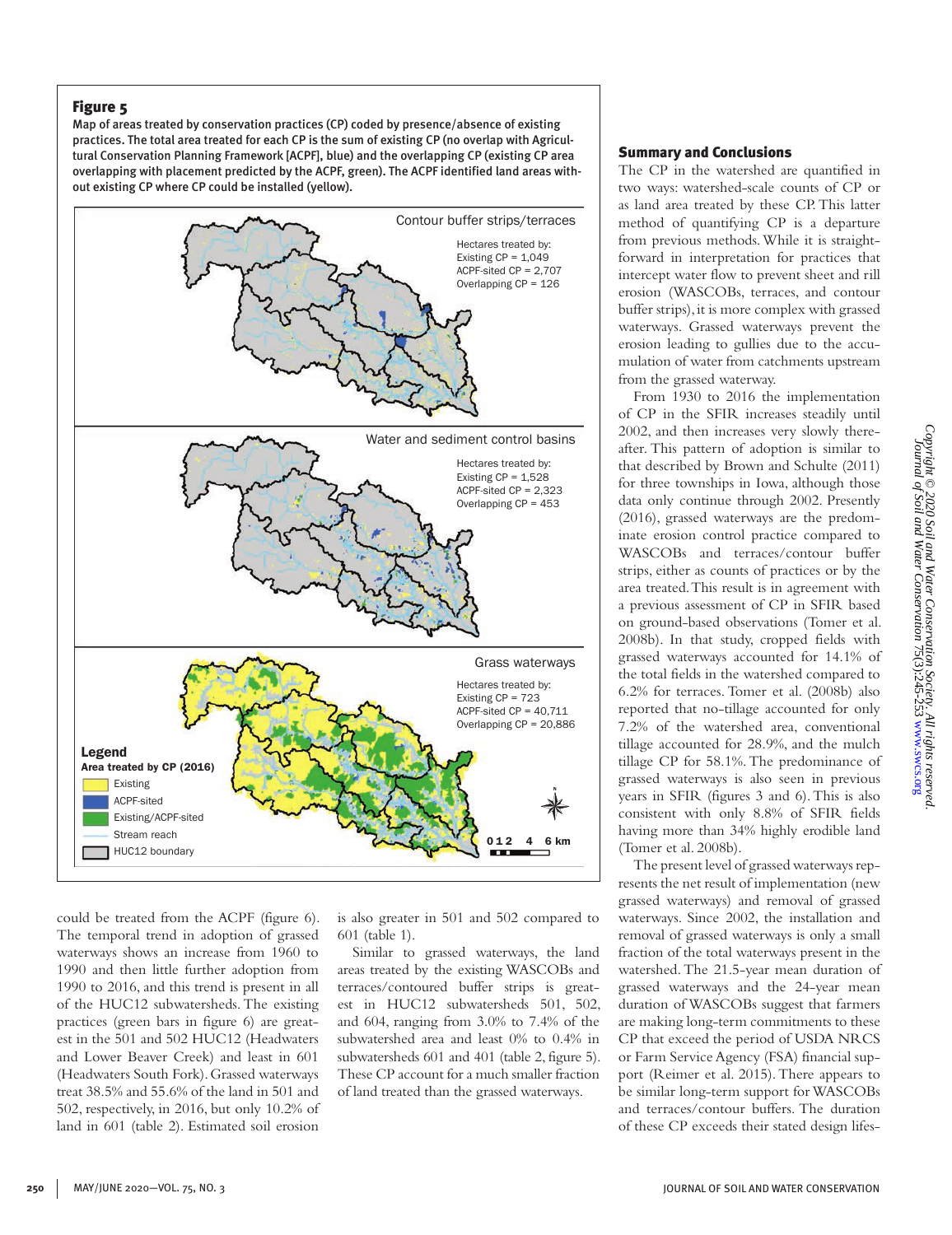#### Table 1

Annual average estimates of annual precipitation, runoff, and soil loss for the South Fork of the Iowa River HUC12 watersheds obtained from the Daily Erosion Project for 2010 through 2015.

| <b>Subwatershed</b> |                                |                           |             |                               |
|---------------------|--------------------------------|---------------------------|-------------|-------------------------------|
| Partial HUC12 code* | ID                             | <b>Precipitation (cm)</b> | Runoff (cm) | Sediment loss (Mg $ha^{-1}$ ) |
| 601                 | <b>Headwaters South Fork</b>   | 86.5                      | 10.9        | 1.87                          |
| 401                 | <b>Headwaters Tipton Creek</b> | 86.8                      | 11.0        | 2.50                          |
| 602                 | Upper South Fork               | 86.1                      | 10.7        | 2.85                          |
| 501                 | <b>Headwaters Beaver Creek</b> | 87.9                      | 11.1        | 3.10                          |
| 603                 | Middle South Fork              | 87.3                      | 11.9        | 3.19                          |
| 502                 | Lower Beaver Creek             | 90.9                      | 13.3        | 4.18                          |
| 604                 | Lower South Fork               | 89.5                      | 13.4        | 6.03                          |
| 402                 | <b>Tipton Creek</b>            | 89.0                      | 13.4        | 6.35                          |

\*Identification codes for the subwatersheds are the last three digits of the full HUC12 identification code: all these codes would be preceded by 070802070 to obtain the full code.

#### Table 2

Land area treated by existing conservation practices (CP) for erosion control in the South Fork of the Iowa River HUC12 watersheds in 2016.

|                     | Area (ha) | HUC12 area treated by CP (%) |          |                                       |  |
|---------------------|-----------|------------------------------|----------|---------------------------------------|--|
| HUC12 subwatershed* |           | <b>Grassed waterways</b>     | WASCOBst | <b>Terraces and contoured buffers</b> |  |
| 601                 | 14,044    | 10.2                         | 0.0      | 0.0                                   |  |
| 401                 | 14,566    | 16.6                         | 0.4      | 0.2                                   |  |
| 602                 | 11,549    | 19.3                         | 2.1      | 1.0                                   |  |
| 501                 | 10.977    | 38.5                         | 3.0      | 3.7                                   |  |
| 603                 | 8,013     | 33.2                         | 2.6      | 1.3                                   |  |
| 502                 | 8,180     | 55.6                         | 7.4      | 4.6                                   |  |
| 604                 | 7.176     | 27.3                         | 5.4      | 1.6                                   |  |
| 402                 | 5,237     | 36.0                         | 2.5      | 0.2                                   |  |

\*Identification codes for the subwatersheds are the last three digits of the full HUC12 identification code: all these codes would be preceded by 070802070 to obtain the full code.

†Water and sediment control basins.

pan of 10 years for grassed waterways and 20 years for terraces and WASCOBs.

The quantity of CP hectares across the watershed is not uniform, but in general, the CP are distributed in areas where greater erosion is expected. Erosion was estimated at the HUC12 scale by using a six-year average of soil loss modeled by the DEP (table 1). The DEP uses the WEPP model and field-scale DEM to estimate rill and interrill (sheet) erosion within fields (Gelder et al. 2018) that would be treated by WASCOBs and terraces/contour buffers, but not gully erosion that would be treated by grassed waterways and WASCOBs (USDA NRCS 2012). Nevertheless, factors such as hill slope and length drive both rill and inter-rill erosion, and eventually produce concentrated flow that grassed waterways are designed to mitigate. Given these considerations the DEP predicts greater erosion in the eastern end of the SFIR (table 1). Current and past

CP installations (table 2, figure 6) are targeted against these erosion risks when assessed at the HUC12 subwatershed scale (table 1, figure 5). The HUC12 502 (Lower Beaver Creek), 501 (Headwaters of Beaver Creek), 604 (Lower South Fork), and 402 (Tipton Creek) have the greatest erosion predicted by DEP and the greatest percentage of land area treated by CP in 2016 (table 2). The magnitude of these erosion-control CP used in SFIR is similar to that for the Upper Mississippi River Basin (USDA NRCS 2012). In addition to these CP, land farmed in no-till and mulch till is also greater in the eastern part of the watershed compared to the western part (Tomer et al. 2008b).

The placement of past and present CP within SFIR HUC12 subwatersheds was further examined by comparing placement of CP to areas predicted for CP placement across the HUC12 subwatersheds. Figures 5 and 6 indicate general agreement between

the ACPF and existing CP both in the past and currently for grassed waterways. Among subwatersheds 604, 501, and 502 there are WASCOBs and terrace/contour buffer present in places not predicted by the ACPF. This may reflect different siting criteria used by NRCS at the time that these CP were installed. The comparison of existing CP against the ACPF predictions indicate that further installation of CP, particularly grassed waterways in the eastern end of the watershed (HUC12 601 and 401), should be considered. Finally, the decisions to install CP are varied and complex and include farm and market economics, demands on time, technical implementation, sources of information, and the perceived need for conservation (Luloff et al. 2012). In addition costs of CP installation, cost-sharing, and other program requirements affect CP adoption (Reimer 2015). These factors likely affect both the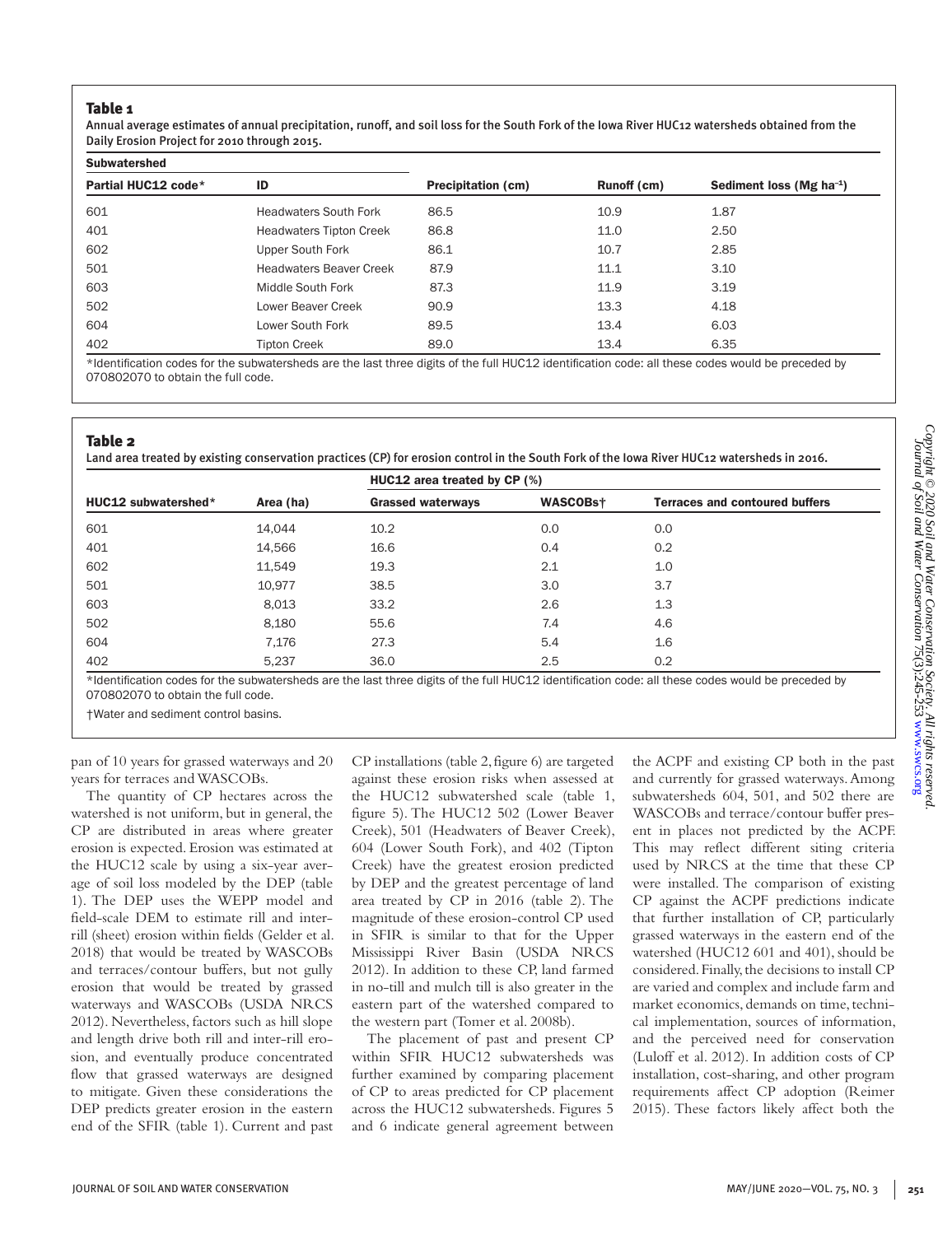## Figure 6

Temporal change in areas of land within South Fork of the Iowa River HUC12 subwatersheds that are treated by existing conservation practice (CP) (blue), treated by existing CP in locations that CP are also predicted for treatment by the Agricultural Conservation Planning Framework (ACPF; green), and areas that the ACPF indicates could be treated by these CP, but are not presently treated (gold). The total area treated for each CP is the sum of existing CP (no overlap with ACPF) and the overlapping CP (existing CP area overlapping with placement predicted by the ACPF). Identification codes for the subwatersheds are the last four digits of the full HUC12 code: all these codes would be preceded by 07080207 to obtain the full code. CPs include (a, d, g, j) grass waterways, (b, e, h, k) WASCOBs, and (c, f, i, l) terraces/contour buffer strips for (a through c) 1960, (d through f) 1990, (g through i) 2010, and (j through l) 2016.